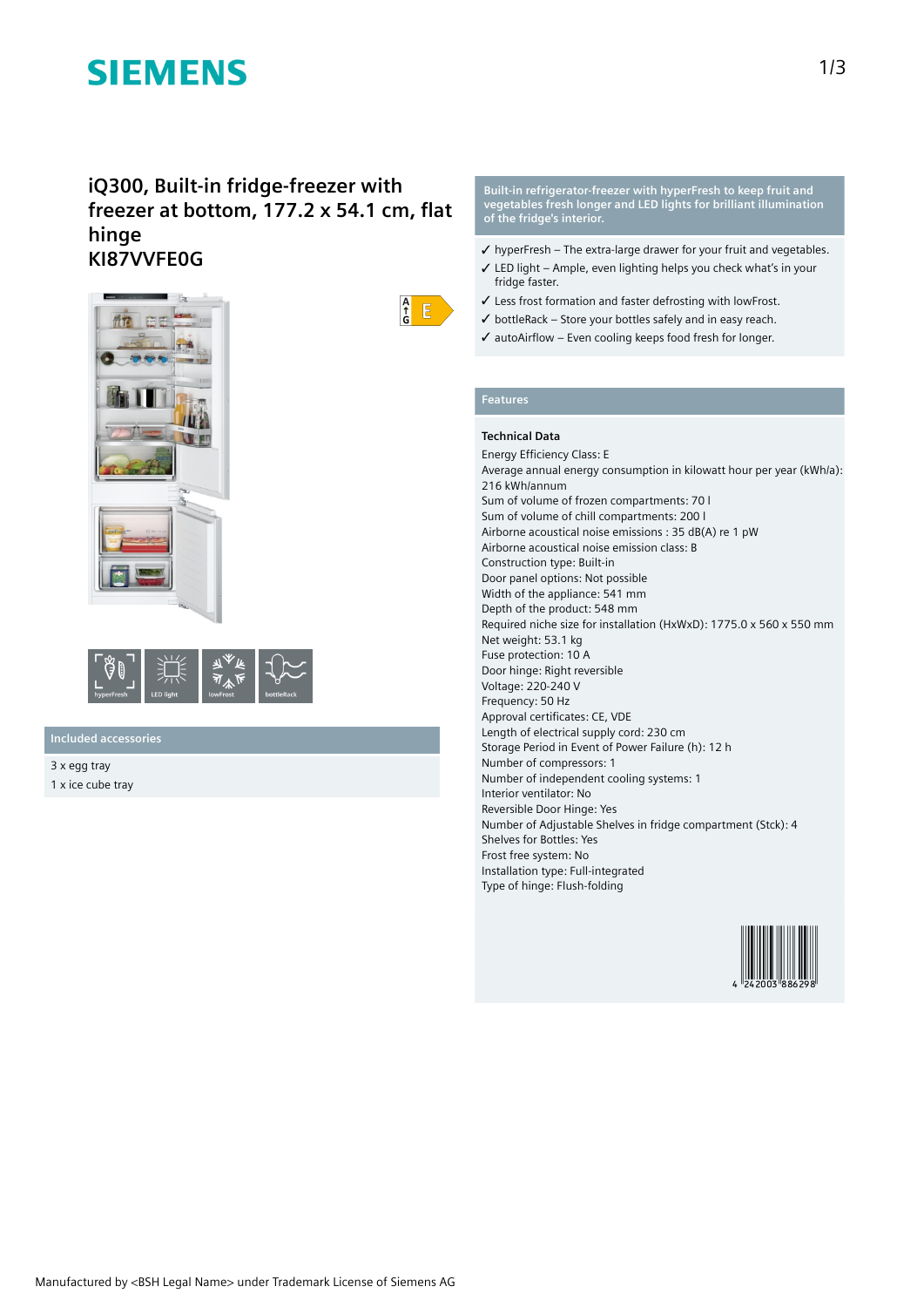# **SIEMENS**

## **iQ300, Built-in fridge-freezer with freezer at bottom, 177.2 x 54.1 cm, flat hinge KI87VVFE0G**

### **Features**

### ● KI87VVFE0G

● easy Installation

#### **Functions**

● Bright interior LED fridge light

#### **Design features**

- Electronic control (LED chain)
- 1 compressor/1 cooling circuit
- superFreeze function with automatic deactivation
- acoustic alarm

### **Design features**

- 5 safety glass shelves in fridge compartment of which 4 are height adjustable
- 1 removable door storage compartments.
- 4 door bins
- Bottle rack

### **Freshness System**

- 1 hyperFresh box with integrated humidity control
- $\overline{\phantom{a}}$

### **Food freshness system**

● 2 transparent freezer drawers, 1 bigBox

### **Dimension and installation**

- Dimensions: 177.2 cm H x 54.1 cm W x 54.8 cm D
- Niche Dimensions: 177.5 cm H x 56 cm W x 55 cm D

### **Key features - Fridge section**

- Right hinged door, door reversible
- 220 240 V

### **Key features - Freezer section**

● 3 x egg tray, 2 x ice cube tray

### **Country Specific Options**

● Based on the results of the standard 24-hour test. Actual consumption depends on usage/position of the appliance.

### **Design features**

### **Dimension and installation**

### **Additional features**

#### **Performance and Consumption**

- EU19\_EEK\_D: E
- Total Volume : 270 l
- Net Fridge Volume : 200 l
- Net Freezer Volume : 70 l
- Net 4\* compartment volume : 70 l
- Freezing capacity 24h : 3.2 kg
- Annual Energy Consumption: 216 kWh/a
- Climate Class: SN-ST
- Noise Level : 35 dB , EU19\_Noise emission class\_D: B
- Temperature rise time : EU19\_Temperature rise time\_D: 12 H